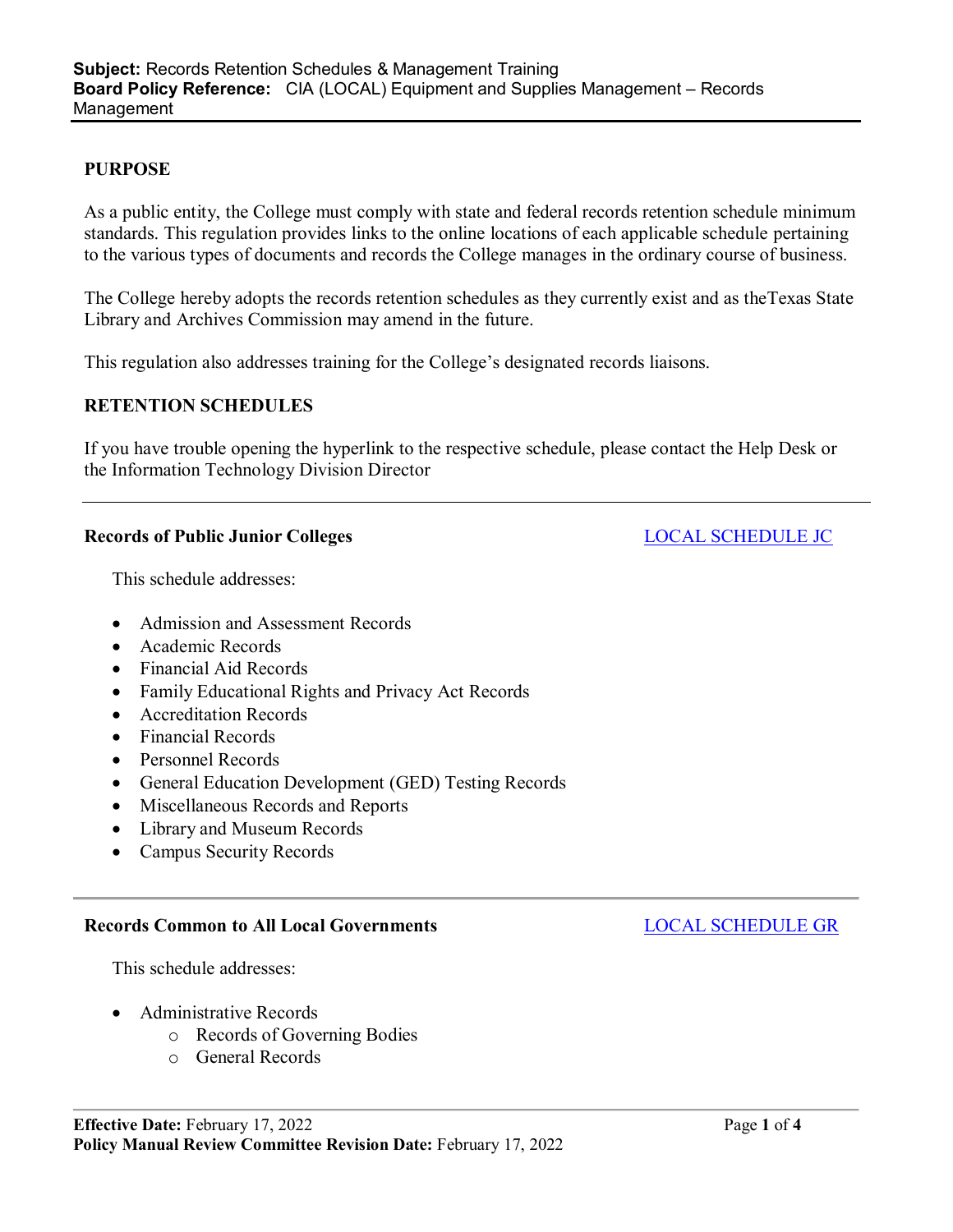- Financial Records
	- o Fiscal Administration and Reporting Records
	- o Accounting Records
- Personnel and Payroll Records
	- o Personnel Records
	- o Payroll Records
- **Support Services Records** 
	- o Purchasing Records
	- o Facility, Vehicle, and Equipment Management Records
	- o Communication Records
	- o Workplace Safety Records
- Information Technology Records
	- o Records of Automated Applications
	- o Computer Operations and Technical Support Records

# **Records** of Public Safety Agencies **LOCAL [SCHEDULE](https://www.tsl.texas.gov/sites/default/files/public/tslac/slrm/recordspubs/Schedule%20PS_4th%20Edition%20-%20Effective%202016-12-08.pdf) PS**

This schedule addresses:

- Records Common to Public Safety Agencies
	- o General Operations Records
	- o Vehicle, Equipment, and Animal Records
	- o Personnel Records
	- o Emergency Communications Records
	- o Miscellaneous Records
- Law Enforcement Records
	- o Arrest and Offense Records
	- o Incident Records
	- o Operational Support Records
	- o Jail Records
	- o Juvenile Records
	- o Records of Writs and Process
	- o Permit Records and Associated Documentation
	- o Financial Records page 43
	- o Personnel and Training Records
	- o Miscellaneous Records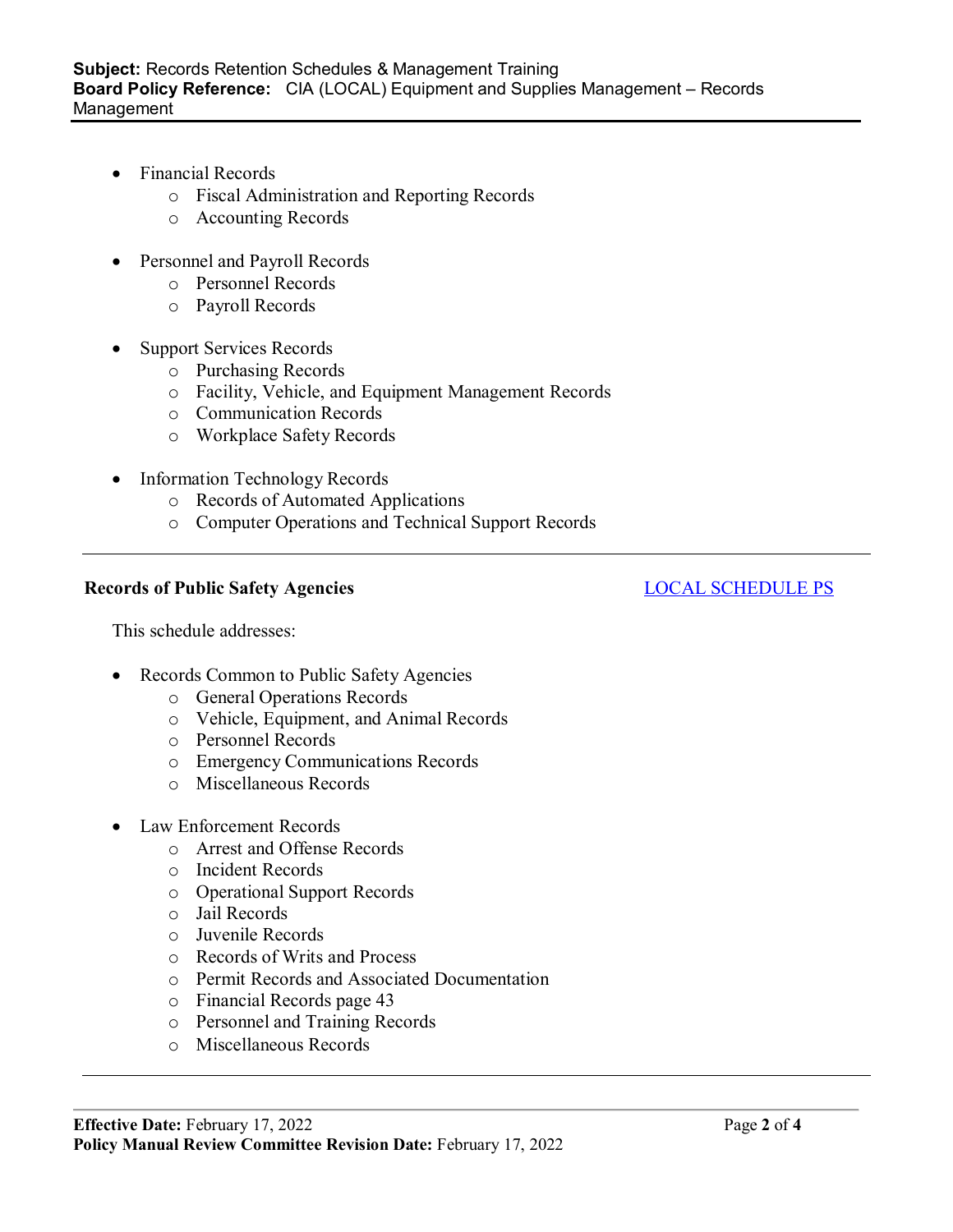## **Records of Property Taxation** LOCAL [SCHEDULE](https://www.tsl.texas.gov/sites/default/files/public/tslac/slrm/recordspubs/Schedule%20TX%20-%20Effective%202011-04-03.pdf) TX

This schedule addresses:

- Appraisal Records
	- o Records of Appraisal Review Boards
	- o Records of Property Appraisal
- Property Tax Collection Records
- Motor Vehicle and Boat Licensing and Registration Records
- Liquor Licensing Records
- Occupation Tax Records
- Miscellaneous Records of County Tax Assessor-Collectors

### **Records** of Elections and Voter Registration **LOCAL [SCHEDULE](https://www.tsl.texas.gov/sites/default/files/public/tslac/slrm/recordspubs/Schedule%20EL%20-%20Effective%202014-09-03.pdf) EL**

This schedule addresses:

- Election Records
- Candidacy and Campaign Finance
- Voter Registration Records

## **Designated Records Liaisons and Training**

Pursuant to Board Policy, all records liaisons (designated below) and other applicable College personnel shall receive training on the College's records management program, including CIA(LOCAL) and corresponding procedures.

The College designates the following staff as Records Liaisons: Special

President of the College and Board of Trustees Vice President, Admin Services/Chief Financial Officer, Vice President Admin. Services Associate Vice President, Finance Division Director, Information Systems Director, Purchasing, Purchasing Division Director, Student and Enrollment Services Director, Financial Aid Director, Accounting Services Director, Admissions and Records